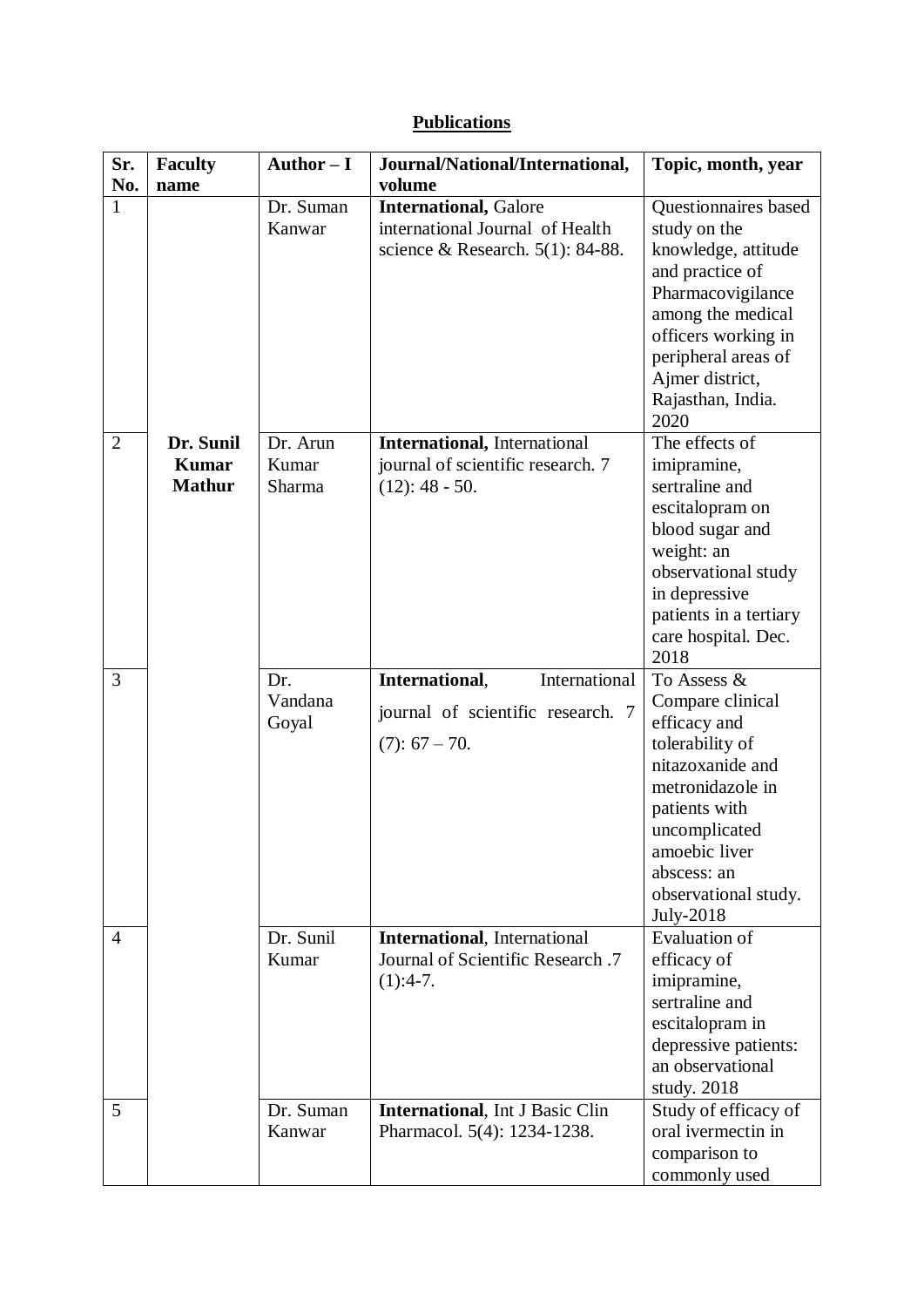|    |               |                                                          | topical antiscabetic                             |
|----|---------------|----------------------------------------------------------|--------------------------------------------------|
|    |               |                                                          | drugs gamma                                      |
|    |               |                                                          | benzene                                          |
|    |               |                                                          | hexachloride and                                 |
|    |               |                                                          | permethrin.2016                                  |
| 6  | Dr. Ritesh    | International,<br>International                          | <b>Prescribing Pattern</b>                       |
|    | Kumar         | journal of scientific<br>research.                       | of Antidiabetic                                  |
|    |               | July; 5 (7):1-4.                                         | Drugs in Type - 2                                |
|    |               |                                                          | Diabetic Mellitus                                |
|    |               |                                                          | With Co-Existing                                 |
|    |               |                                                          | Hypertension in Jln                              |
|    |               |                                                          | Medical College,                                 |
|    |               |                                                          | Ajmer. 2016                                      |
| 7  | Dr. Kavita    | <b>International</b> , International                     | <b>Comparative Study</b>                         |
|    | Rathore       | journal of scientific research.                          | of two Arbs on                                   |
|    |               | September 2016 ; 5 (9): 531-33.                          | Memory and                                       |
|    |               |                                                          | Psychomotor                                      |
|    |               |                                                          | Functions in Mild to                             |
|    |               |                                                          | Moderate                                         |
|    |               |                                                          | Hypertension. Sep.                               |
|    | Dr. Sunil     |                                                          | 2016                                             |
| 8  | <b>Kumar</b>  | International,<br>International<br>journal of scientific | A Short Term                                     |
|    | <b>Mathur</b> | research.<br>January. 3 (1):266-268.                     | <b>Comparative Study</b><br>of Effects of Alpha- |
|    |               |                                                          | Adrenoreceptor                                   |
|    |               |                                                          | <b>Blocker</b> (Terazosin)                       |
|    |               |                                                          | and Beta-                                        |
|    |               |                                                          | Adrenoreceptor                                   |
|    |               |                                                          | <b>Blocker</b> (Celiprolol)                      |
|    |               |                                                          | an Respiratory                                   |
|    |               |                                                          | Parameters in Mild-                              |
|    |               |                                                          | To-Moderate                                      |
|    |               |                                                          | Hypertensive                                     |
|    |               |                                                          | Patients. 2014                                   |
| 9  | Dr. Sunil     | International,<br>International                          | Drug utilization                                 |
|    | <b>Kumar</b>  | journal of scientific<br>research.                       | pattern in medical                               |
|    | <b>Mathur</b> | 2(8): 348-49.                                            | <b>OPDof Govt.</b> tertiary                      |
|    |               |                                                          | care teaching                                    |
|    |               |                                                          | hospital with special                            |
|    |               |                                                          | emphasis on                                      |
|    |               |                                                          | cardiovascular                                   |
|    |               |                                                          | system. 2013                                     |
| 10 | Dr. Sunil     | International,<br>International                          | Mathur S. K.                                     |
|    | <b>Kumar</b>  | Journal of pharmacology and                              | Sankhla S, Sharma                                |
|    | <b>Mathur</b> | toxicology science. $3(4)40-46$ .                        | AK, Mathur R.                                    |
|    |               |                                                          | Prescribing pattern                              |
|    |               |                                                          | of antimicrobials in                             |
|    |               |                                                          | paediatric outpatient                            |
|    |               |                                                          | department of                                    |
|    |               |                                                          | tertiary care teaching                           |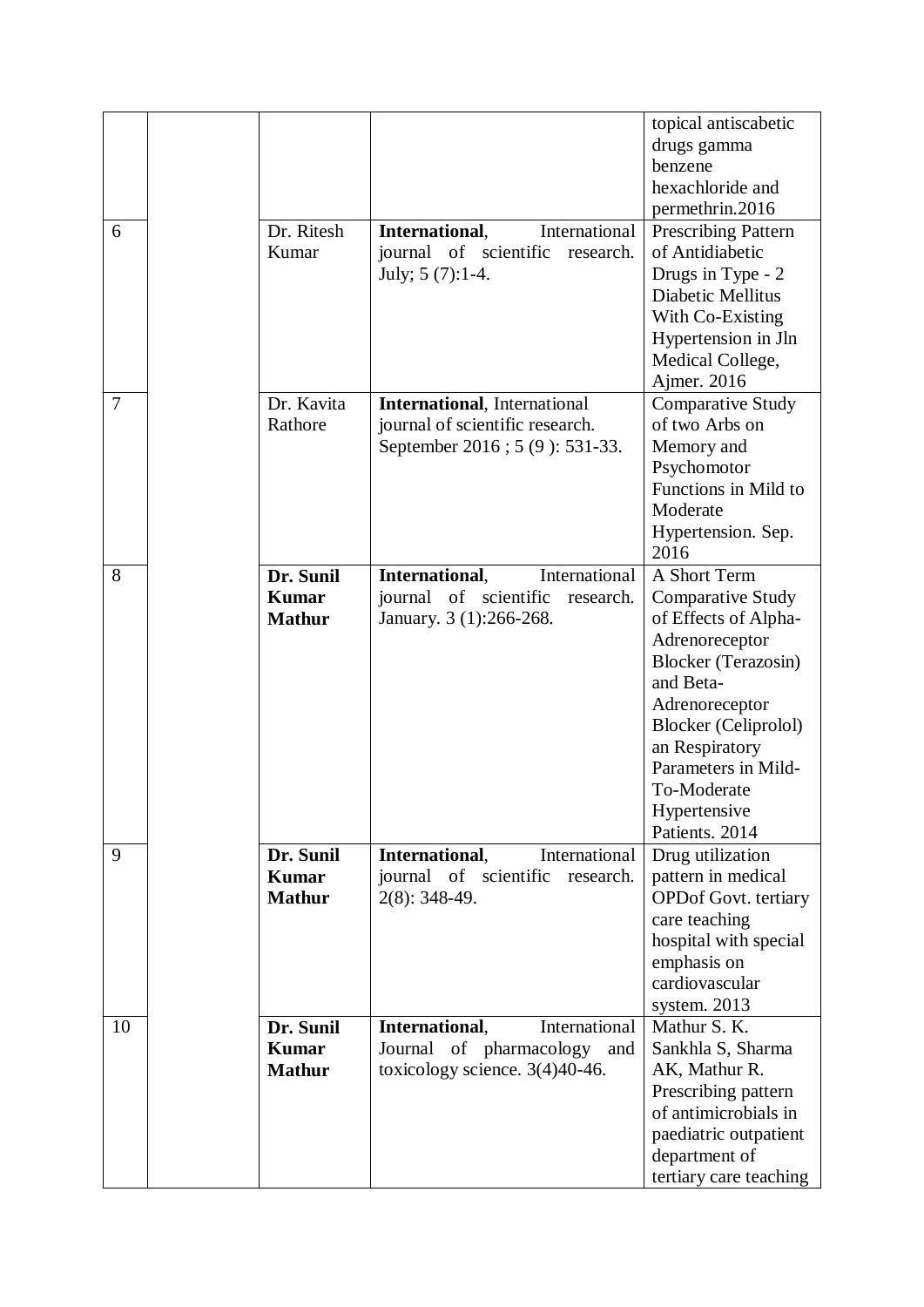|    |           |                |                                      | hospital, Ajmer        |
|----|-----------|----------------|--------------------------------------|------------------------|
|    |           |                |                                      | (Rajasthan). 2013      |
| 11 |           | Dr. Manoj      | International,<br>International      | Plasma                 |
|    |           | <b>Tak</b>     | Journal Of scientific research.10(   | Concentration of       |
|    |           |                | $3):58-60.$                          | pyrazinamide in        |
|    |           |                |                                      | newly diagnosed        |
|    |           |                |                                      | pulmonary              |
|    |           |                |                                      | tuberculosis patients  |
|    |           |                |                                      | with and without       |
|    |           |                |                                      | diabetes mellitus.     |
|    |           |                |                                      | <b>March -2021</b>     |
|    |           | Dr. Arun       | National, Ajmeru journal<br>of       | Analysis of side       |
|    |           | <b>Kumar</b>   | medical education & research, 1      | effects in major       |
|    |           | <b>Sharma</b>  | $(1): 25 - 28.$                      | depressive patients    |
|    |           |                |                                      | receiving              |
|    |           |                |                                      | imipramine,            |
|    |           |                |                                      | sertraline and         |
|    |           |                |                                      | escitalopram           |
|    |           |                |                                      | therapy. 2018          |
| 12 |           | Dr.            | International,<br>International      | Comparing the          |
|    |           | <b>Vandana</b> | journal of scientific research,      | effects of             |
|    |           | Goyal          | $2018$ (Jan) 7 (I): $347 - 350$ .    | imipramine,            |
|    |           |                |                                      | sertraline and         |
|    |           |                |                                      | escitalopram on lipid  |
|    |           |                |                                      | profile in patients    |
|    |           |                |                                      | with major             |
|    |           |                |                                      | depression: an         |
|    | Dr. Vanda |                |                                      | observational study.   |
|    | Goyal     |                |                                      | 2018                   |
| 13 |           | Dr.            | International,<br>International      | To Assess &            |
|    |           | <b>Vandana</b> | journal of scientific research. 7    | Compare clinical       |
|    |           | Goyal          |                                      | efficacy and           |
|    |           |                | $(7): 67 - 70.$                      | tolerability of        |
|    |           |                |                                      | nitazoxanide and       |
|    |           |                |                                      | metronidazole in       |
|    |           |                |                                      | patients with          |
|    |           |                |                                      | uncomplicated          |
|    |           |                |                                      | amoebic liver          |
|    |           |                |                                      | abscess: an            |
|    |           |                |                                      | observational study.   |
|    |           |                |                                      | July -2018             |
| 14 |           | Arun           | <b>International</b> , International | The effects of         |
|    |           | Kumar          | journal of scientific research. 7    | imipramine,            |
|    |           | Sharma         | $(12): 48 - 50.$                     | sertraline and         |
|    |           |                |                                      | escitalopram on        |
|    |           |                |                                      | blood sugar and        |
|    |           |                |                                      | weight: an             |
|    |           |                |                                      | observational study    |
|    |           |                |                                      | in depressive          |
|    |           |                |                                      | patients in a tertiary |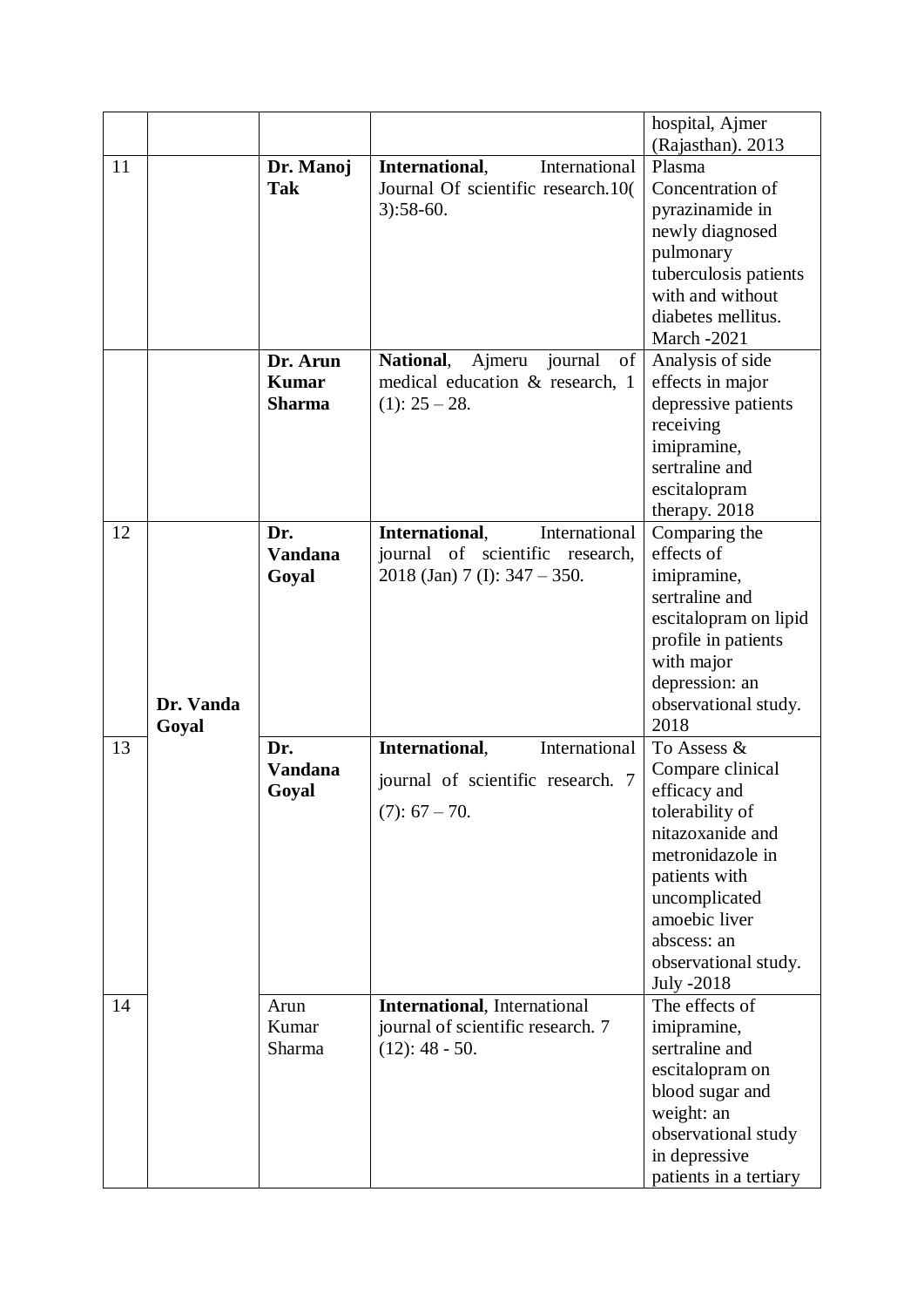|    |                                            |                                                                                                       | care hospital. 2018<br>(Dec);                                                                                                                                                                                                                                                        |
|----|--------------------------------------------|-------------------------------------------------------------------------------------------------------|--------------------------------------------------------------------------------------------------------------------------------------------------------------------------------------------------------------------------------------------------------------------------------------|
| 15 | Dr.<br><b>Vandana</b><br>Goyal             | International, IOSR- Journal of<br>Dental<br>and<br>Medical<br>Sciences<br>(IOSR-JDMS). 15(7): 80-87. | Drug Utilization<br>Pattern of<br>Psychotropic Drugs<br>Prescribed in the<br>Psychiatric<br>Department of a<br><b>Tertiary Care</b>                                                                                                                                                  |
|    |                                            |                                                                                                       | Government<br>Hospital, Rajasthan.<br>July - 2016                                                                                                                                                                                                                                    |
| 16 | Dr.<br><b>Vandana</b><br>Goyal             | International,<br>International<br>journal of scientific<br>research.<br>$5(10): 203-206.$            | Drug utilization<br>pattern of fixed dose<br>combinations<br>prescribed for<br>patients of<br>psychiatric disorder<br>in psychiatric<br>department in a<br>tertiary care teaching<br>hospital. October<br>2016                                                                       |
| 17 | Dr.<br><b>Vandana</b><br>Goyal             | Indian<br>National,<br>journal<br>of<br>research- Paripex. 5 (10):76-78.                              | A questionnaire<br>study on the<br>knowledge, attitude<br>and the practice of<br>pharmacovigilance<br>among medical<br>teachers in a tertiary<br>care hospital in<br>Ajmer. October<br>2016                                                                                          |
| 18 | Dr. Sunil<br><b>Kumar</b><br><b>Mathur</b> | International,<br><b>IJSR</b><br>international journal of scientific<br>research. 3 (1): 266-268.     | A Short Term<br><b>Comparative Study</b><br>of Effects of Alpha-<br>Adrenoreceptor<br><b>Blocker</b> (Terazosin)<br>and Beta-<br>Adrenoreceptor<br><b>Blocker</b> (Celiprolol)<br>an Respiratory<br>Parameters in Mild-<br>To-Moderate<br>Hypertensive<br>Patients. January<br>2014. |
| 19 | Dr. Sunil                                  | International,<br>International                                                                       | Drug utilization                                                                                                                                                                                                                                                                     |
|    | <b>Kumar</b>                               | journal of scientific research. 2                                                                     | pattern in medical                                                                                                                                                                                                                                                                   |
|    | <b>Mathur</b>                              | $(8): 348-49.$                                                                                        | OPD of Govt.                                                                                                                                                                                                                                                                         |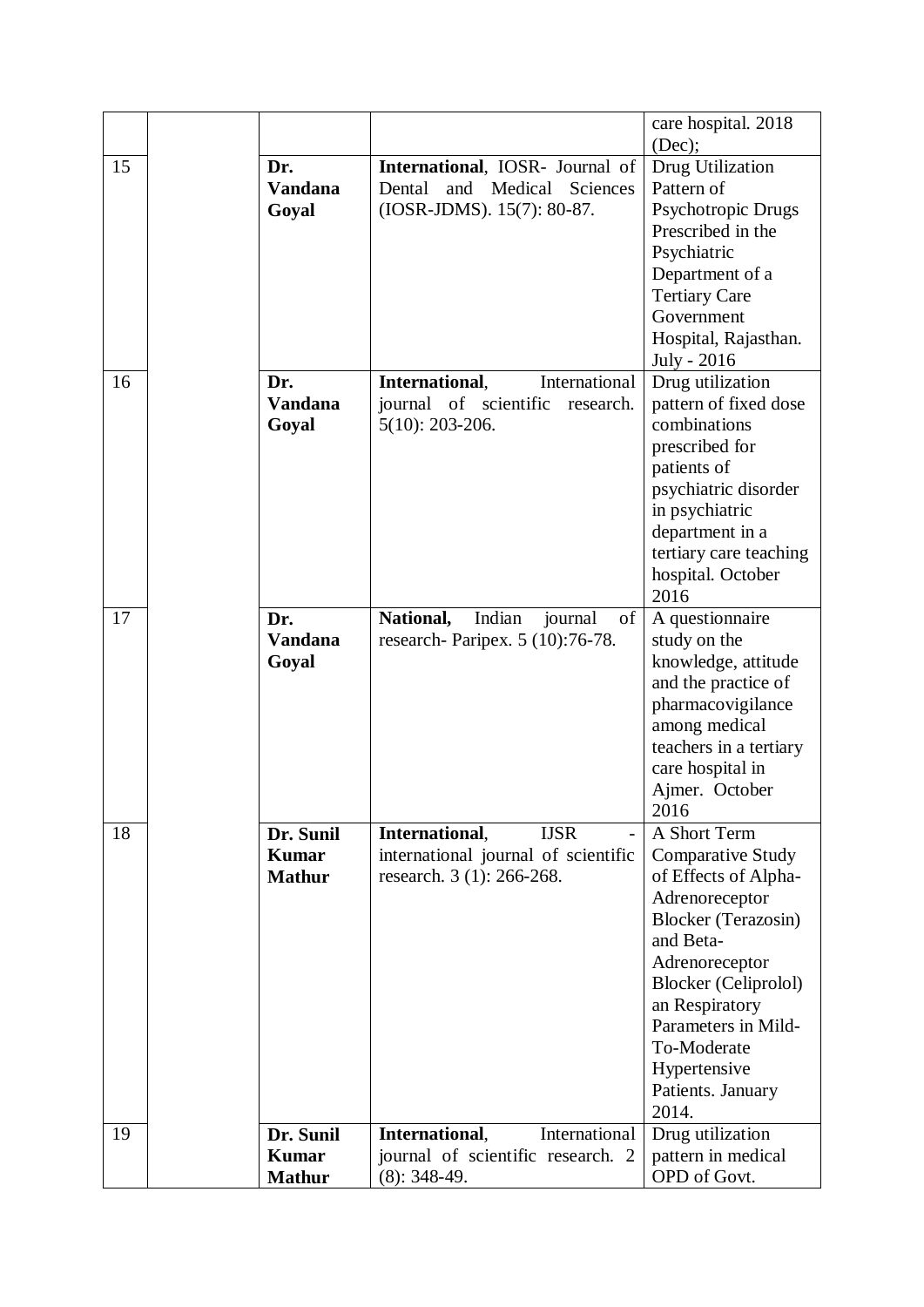|    |                              |                            |                                                                                                                | tertiary care teaching<br>hospital with special<br>emphasis on                                                                                                         |
|----|------------------------------|----------------------------|----------------------------------------------------------------------------------------------------------------|------------------------------------------------------------------------------------------------------------------------------------------------------------------------|
|    |                              |                            |                                                                                                                | cardiovascular                                                                                                                                                         |
|    |                              |                            |                                                                                                                | system. 2013.                                                                                                                                                          |
| 20 | Dr. Sanjay<br><b>Sankhla</b> | Dr. Suman<br><b>Kanwar</b> | <b>International</b> , International<br>Journal Of scientific research. 5<br>$(9):49-51.$                      | A comparative study<br>of efficacy of oral<br>ivermectin with<br><b>Topical Permethrin</b><br>as an antiscabetic<br>drug. September -<br>2016                          |
| 21 |                              | Sanjay<br><b>Sankhla</b>   | <b>International</b> , Int J Basic Clin<br>Pharmacol. 5(5): 2025-2031.                                         | A retrospective study<br>of drug utilization                                                                                                                           |
|    |                              |                            |                                                                                                                | pattern in the<br>outpatient<br>department of<br>pediatrics in a<br>tertiary care teaching<br>hospital of<br>Rajasthan, India.                                         |
|    |                              |                            |                                                                                                                | 2016                                                                                                                                                                   |
| 22 |                              | Sanjay<br><b>Sankhla</b>   | International, International, Int<br>J Pharm Sci Res. 8 (9):3911-16.                                           | A Retrospective<br>study of prescribing<br>pattern for acute<br>respiratory infections<br>in children in a<br>tertiary care teaching<br>hospital. 2017                 |
| 23 |                              | Sanjay<br><b>Sankhla</b>   | <b>International</b> , International<br>Journal of pharmacology and<br>toxicology science. 2013;3(4)40-<br>46. | Prescribing pattern<br>of antimicrobials in<br>paediatric outpatient<br>department of<br>tertiary care teaching<br>hospital, Ajmer<br>(Rajasthan).                     |
| 24 |                              | Dr. Manoj<br><b>Tak</b>    | International,<br>International<br>Journal Of scientific research.10(<br>$3):58-60.$                           | Plasma<br>Concentration of<br>pyrazinamide in<br>newly diagnosed<br>pulmonary<br>tuberculosis patients<br>with and without<br>diabetes mellitus.<br><b>March -2021</b> |
| 24 |                              | Dr.                        | International,<br>International                                                                                | Comparing the                                                                                                                                                          |
|    |                              | <b>Vandana</b>             | journal of scientific research, 7                                                                              | effects of                                                                                                                                                             |
|    | Dr. Arun                     | Goyal                      | $(I): 347 - 350.$                                                                                              | imipramine,                                                                                                                                                            |
|    | <b>Kumar</b>                 |                            |                                                                                                                | sertraline and                                                                                                                                                         |
|    | <b>Sharma</b>                |                            |                                                                                                                | escitalopram on lipid                                                                                                                                                  |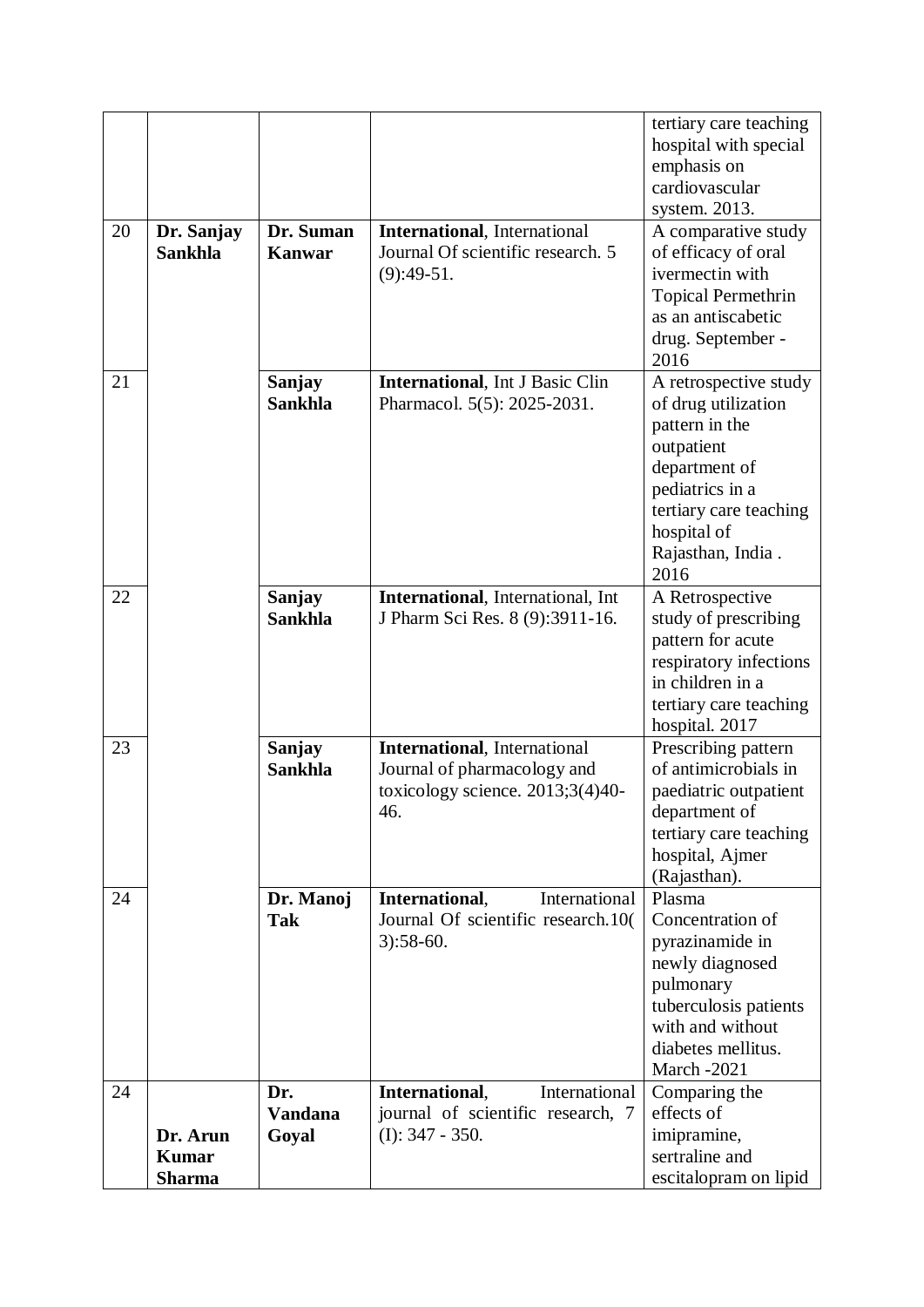|    |                |                                             | profile in patients    |
|----|----------------|---------------------------------------------|------------------------|
|    |                |                                             | with major             |
|    |                |                                             | depression: an         |
|    |                |                                             | observational study.   |
|    |                |                                             | 2018 (Jan)             |
| 25 | Dr. Sunil      | International,<br>International             | <b>Evaluation of</b>   |
|    | <b>Kumar</b>   | Journal of Scientific Research. 7           | efficacy of            |
|    |                | $(1):4-7.$                                  | imipramine,            |
|    |                |                                             | sertraline and         |
|    |                |                                             | escitalopram in        |
|    |                |                                             | depressive patients:   |
|    |                |                                             | an observational       |
|    |                |                                             | study. $2018$          |
| 26 | <b>Arun</b>    | International,<br>International             | The effects of         |
|    | <b>Kumar</b>   | journal of scientific research, 7           | imipramine,            |
|    | <b>Sharma</b>  | $(12): 48 - 50.$                            | sertraline and         |
|    |                |                                             | escitalopram on        |
|    |                |                                             | blood sugar and        |
|    |                |                                             | weight: an             |
|    |                |                                             | observational study    |
|    |                |                                             | in depressive          |
|    |                |                                             | patients in a tertiary |
|    |                |                                             | care hospital. 2018    |
|    |                |                                             | (Dec).                 |
| 27 | <b>Arun</b>    | <b>National.</b><br>of<br>journal<br>Ajmeru | Analysis of side       |
|    | <b>Kumar</b>   | medical education & research,               | effects in major       |
|    | <b>Sharma</b>  | $2018$ ; 1 (1): $25 - 28$ .                 | depressive patients    |
|    |                |                                             | receiving              |
|    |                |                                             | imipramine,            |
|    |                |                                             | sertraline and         |
|    |                |                                             | escitalopram           |
|    |                |                                             | therapy. Ajmeru        |
|    |                |                                             | journal of medical     |
|    |                |                                             | education &            |
|    |                |                                             | research,              |
| 28 | Arun           | International,<br>International             | Analysis of liver      |
|    | <b>Kumar</b>   | Journal<br>Pharmaceutical<br>of             | function tests and     |
|    | <b>Sharma</b>  | Science and Research, 9 (11):               | renal function tests   |
|    |                | 4902 - 4911.                                | in major depressive    |
|    |                |                                             | patients on            |
|    |                |                                             | imipramine,            |
|    |                |                                             | sertraline and         |
|    |                |                                             | escitalopram           |
|    |                |                                             | therapy: an            |
|    |                |                                             | observation study in   |
|    |                |                                             | a tertiary care        |
|    |                |                                             | hospital, Ajmer,       |
|    |                |                                             | (Raj.). 2018           |
| 29 | Dr.            | International,<br><b>IJSR</b>               | Drug utilization       |
|    | <b>Vandana</b> | international journal of scientific         | pattern of fixed dose  |
|    |                |                                             |                        |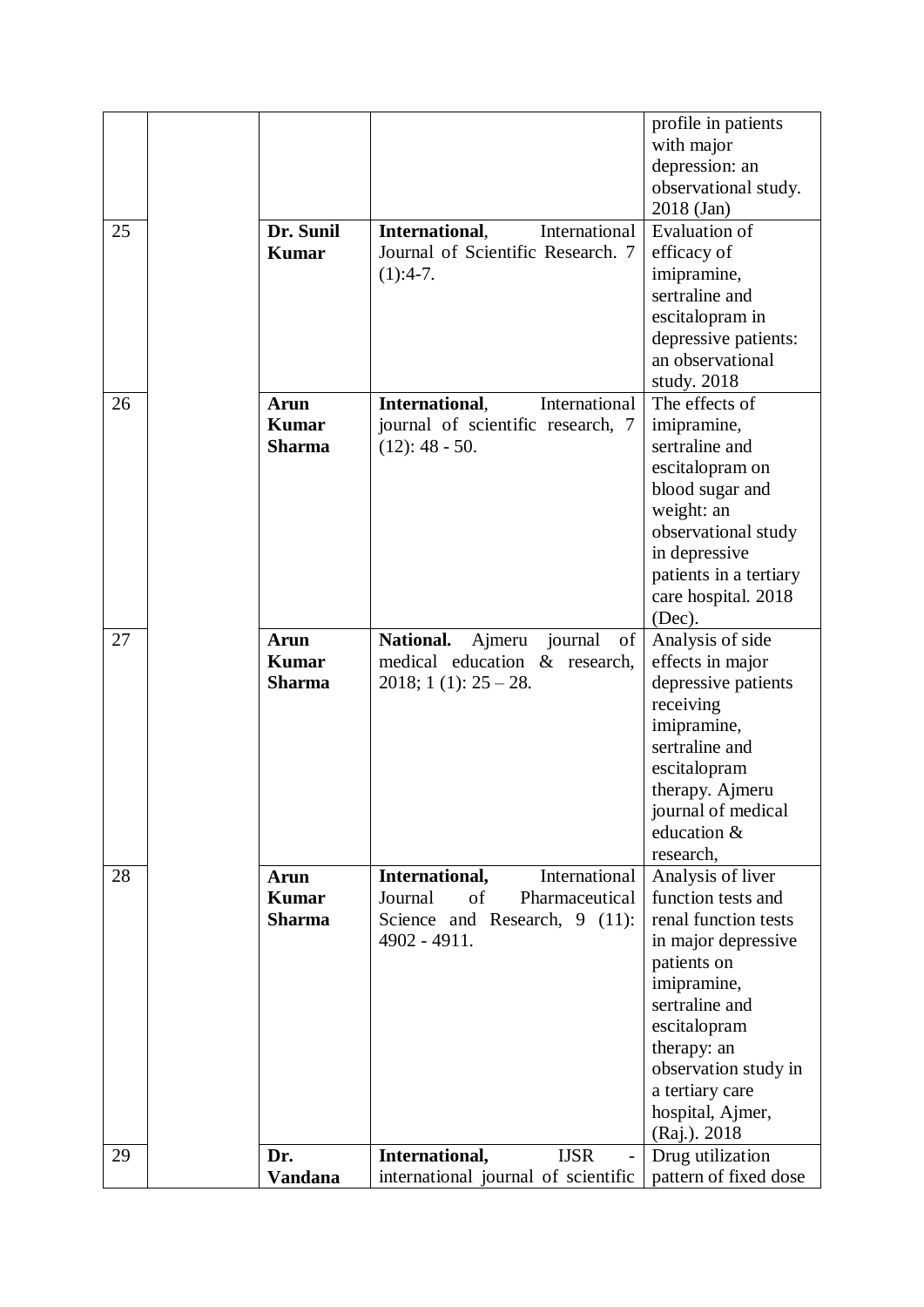|    |             | Goyal                                      | research. 5(10): 203-206.                                                                        | combinations<br>prescribed for<br>patients of<br>psychiatric disorder<br>in psychiatric<br>department in a<br>tertiary care teaching<br>hospital. October -                                                                                                                         |
|----|-------------|--------------------------------------------|--------------------------------------------------------------------------------------------------|-------------------------------------------------------------------------------------------------------------------------------------------------------------------------------------------------------------------------------------------------------------------------------------|
| 30 |             | Dr.<br><b>Vandana</b><br>Goyal             | National,<br>Indian<br>of<br>journal<br>research- Paripex.5 (10):76-78.                          | 2016<br>A questionnaire<br>study on the<br>knowledge, attitude<br>and the practice of<br>pharmacovigilance<br>among medical<br>teachers in a tertiary<br>care hospital in<br>Ajmer. October 2016                                                                                    |
| 31 |             | Dr. Sunil<br><b>Kumar</b><br><b>Mathur</b> | International,<br>International<br>journal of scientific research. 3<br>$(1)$ : 266-268.         | A Short Term<br><b>Comparative Study</b><br>of Effects of Alpha-<br>Adrenoreceptor<br><b>Blocker</b> (Terazosin)<br>and Beta-<br>Adrenoreceptor<br><b>Blocker</b> (Celiprolol)<br>an Respiratory<br>Parameters in Mild-<br>To-Moderate<br>Hypertensive<br>Patients. January<br>2014 |
| 32 |             | Dr. Sunil<br><b>Kumar</b><br><b>Mathur</b> | International,<br>International<br>journal of scientific research. 2<br>$(8)$ : 348-49.          | Dr. Vandana. Drug<br>utilization pattern in<br>medical OPD of<br>Govt. tertiary care<br>teaching hospital<br>with special<br>emphasis on<br>cardiovascular<br>system. 2013.                                                                                                         |
| 33 | $\mathbf K$ | <b>Mathur S.</b>                           | International, International<br>Journal of pharmacology and<br>toxicology science. $3(4)40-46$ . | Prescribing pattern<br>of antimicrobials in<br>paediatric outpatient<br>department of<br>tertiary care teaching<br>hospital, Ajmer<br>(Rajasthan).<br><b>International Journal</b><br>of pharmacology and                                                                           |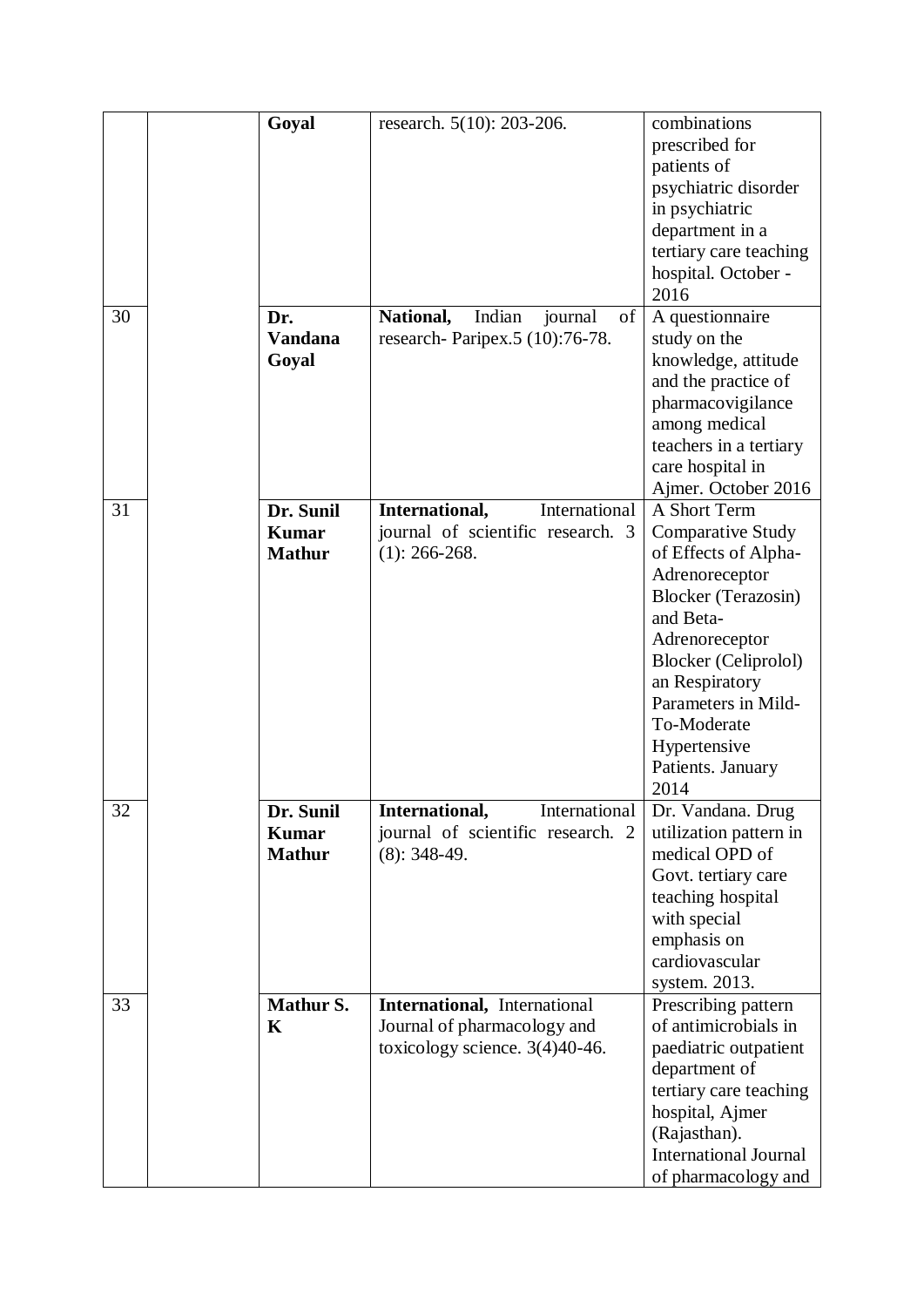|    |                            |                |                                         | toxicology science.<br>2013                  |
|----|----------------------------|----------------|-----------------------------------------|----------------------------------------------|
| 34 | Dr. Suman                  | <b>Suman</b>   | <b>International</b> , Int J Basic Clin | Study of efficacy of<br>oral ivermectin in   |
|    | <b>Kanwar</b>              | <b>Kanwar</b>  | Pharmacol. 5(4): 1234-1238.             | comparison to                                |
|    |                            |                |                                         | commonly used                                |
|    |                            |                |                                         | topical antiscabetic                         |
|    |                            |                |                                         | drugs gamma                                  |
|    |                            |                |                                         | benzene                                      |
|    |                            |                |                                         | hexachloride and                             |
|    |                            |                |                                         | permethrin. 2016                             |
| 35 |                            | Dr. Suman      | International,<br>International         | A comparative study                          |
|    |                            | <b>Kanwar</b>  | Journal Of scientific research. 5(      | of efficacy of oral                          |
|    |                            |                | $9:49-51.$                              | ivermectin with<br><b>Topical Permethrin</b> |
|    |                            |                |                                         | as an antiscabetic                           |
|    |                            |                |                                         | drug. September -                            |
|    |                            |                |                                         | 2016,                                        |
| 36 |                            | Dr. Suman      | International,<br>Galore                | Questionnaires based                         |
|    |                            | <b>Kanwar</b>  | international Journal<br>of Health      | study on the                                 |
|    |                            |                |                                         | knowledge, attitude                          |
|    |                            |                | science & Research. $5(1)$ : 84-88.     | and practice of                              |
|    |                            |                |                                         | Pharmacovigilance                            |
|    |                            |                |                                         | among the medical<br>officers working in     |
|    |                            |                |                                         | peripheral areas of                          |
|    |                            |                |                                         | Ajmer district,                              |
|    |                            |                |                                         | Rajasthan, India.                            |
|    |                            |                |                                         | 2020;                                        |
| 37 |                            |                | International,<br>International         | A questionarries                             |
|    |                            |                | journal of scientific research. 11      | based study of                               |
|    |                            |                | $(9): 47-48.$                           | feedback from                                |
|    |                            |                |                                         | undergraduate<br>medical student             |
|    |                            |                |                                         | regarding the                                |
|    |                            |                |                                         | teaching learning                            |
|    |                            |                |                                         | methods in                                   |
|    |                            |                |                                         | pharmacology in                              |
|    |                            |                |                                         | <b>JLN</b> Medical                           |
|    |                            |                |                                         | College, Ajmer,                              |
|    |                            |                |                                         | Rajasthan. 2020                              |
| 38 | Dr. Meena<br><b>Sharma</b> | Dr.<br>Vandana | International,<br>International         | To Assess &<br>Compare clinical              |
|    |                            | Goyal          | journal of scientific research, 7       | efficacy and                                 |
|    |                            |                | $(7): 67 - 70.$                         | tolerability of                              |
|    |                            |                |                                         | nitazoxanide and                             |
|    |                            |                |                                         | metronidazole in                             |
|    |                            |                |                                         | patients with                                |
|    |                            |                |                                         | uncomplicated                                |
|    |                            |                |                                         | amoebic liver                                |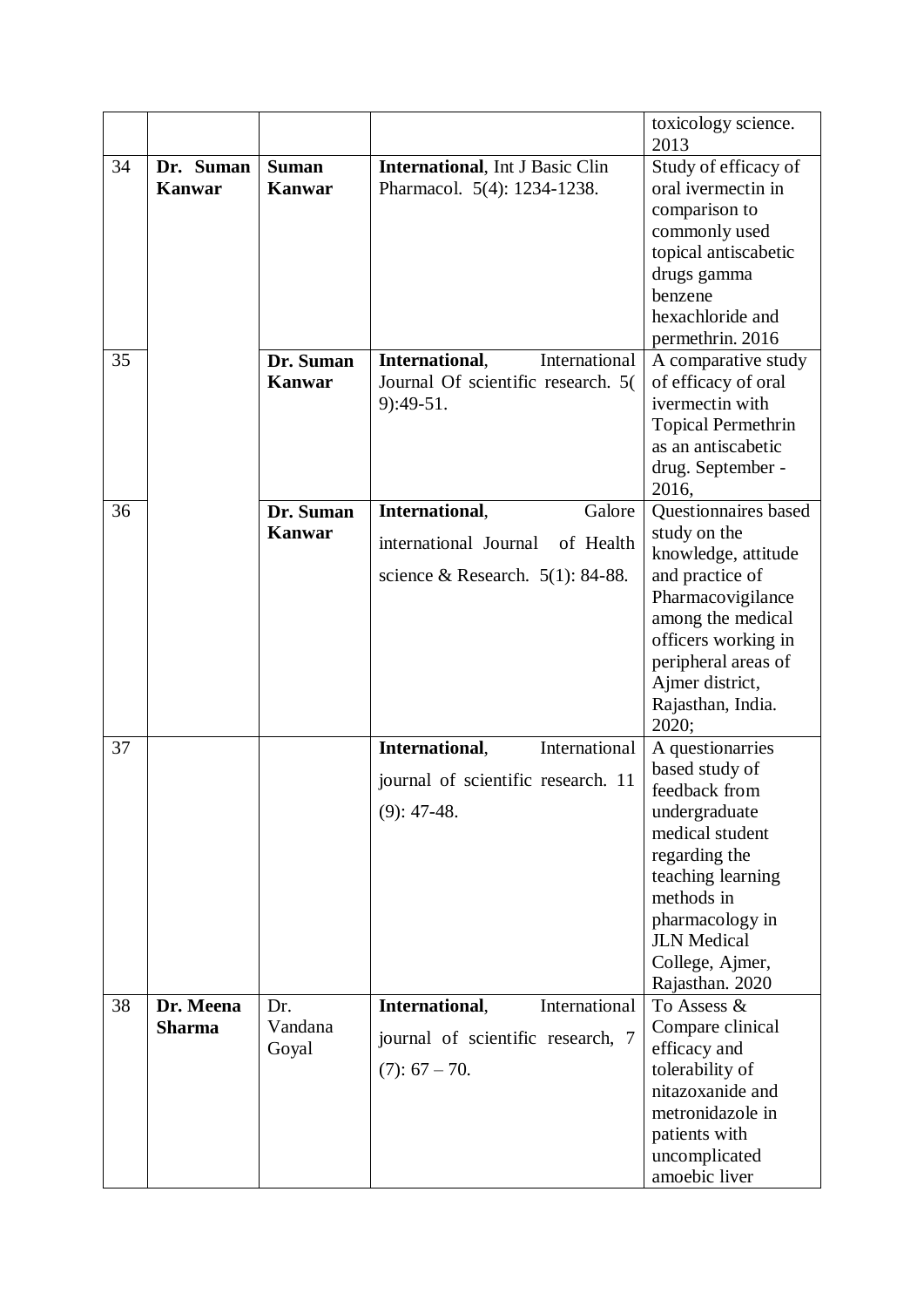|    |            |               |                                        | abscess: an                            |
|----|------------|---------------|----------------------------------------|----------------------------------------|
|    |            |               |                                        | observational study.                   |
|    |            |               |                                        | 2018 (July)                            |
| 39 |            | Dr. Meena     | International<br>International,        | Study of the                           |
|    |            | Sharma        | journal of scientific research,        | usefulness of ascitis                  |
|    |            |               |                                        | fluid cholesterol                      |
|    |            |               |                                        | level in                               |
|    |            |               |                                        | differentiation of                     |
|    |            |               |                                        | malignant and non                      |
|    |            |               |                                        | malignant ascitis.                     |
|    |            |               |                                        | 2021 (April)                           |
| 40 |            | Dr. Meena     | International, Global journal of       | Pulmonary function                     |
|    |            | Sharma        | for research analysis. $10(3)$ : 55-   | tests in diabetic                      |
|    |            |               |                                        | patients in relation to                |
|    |            |               | 56.                                    | glycemic control.                      |
|    |            |               |                                        | 2021 (March)                           |
|    |            |               |                                        |                                        |
| 41 | Dr.        | Dr.           | International,<br>WJPR,<br>7:<br>$5$ : | Smartphone usage                       |
|    | Deepshikha | Deepshikha    | 992-1000.                              | and attitude among                     |
|    | Yadav      | Yadav         |                                        | medical students as a                  |
|    |            |               |                                        | new learning aid in                    |
|    |            |               |                                        | medical education in                   |
|    |            |               |                                        | northwest India: a                     |
|    |            |               |                                        | questionnaire based                    |
|    |            |               |                                        | study. 2018                            |
| 42 |            | Dr.           | National. J. Pharma. Sci. & Res.       | Incidence and                          |
|    |            | Deepshikha    | $7(9): 671-675.$                       | severity associated                    |
|    |            | Yadav         |                                        | with adverse drug                      |
|    |            |               |                                        | reaction in surgery                    |
|    |            |               |                                        | inpatient. 2015                        |
| 43 |            | <b>Suman</b>  | International,<br>Galore               | Questionnaires based                   |
|    |            | <b>Kanwar</b> | international Journal<br>of Health     | study on the<br>knowledge, attitude    |
|    |            |               | science & Research. $5(1)$ : 84-88.    |                                        |
|    |            |               |                                        | and practice of                        |
|    |            |               |                                        | Pharmacovigilance<br>among the medical |
|    |            |               |                                        | officers working in                    |
|    |            |               |                                        | peripheral areas of                    |
|    |            |               |                                        | Ajmer district,                        |
|    |            |               |                                        | Rajasthan, India.                      |
|    |            |               |                                        | 2020                                   |
| 44 |            | <b>Suman</b>  | International,<br>International        | A questionarries                       |
|    |            | Kanwar        |                                        | based study of                         |
|    |            |               | journal of scientific<br>research.     | feedback from                          |
|    |            |               | 2020; 11 (9): 47-48.                   | undergraduate                          |
|    |            |               |                                        | medical student                        |
|    |            |               |                                        | regarding the                          |
|    |            |               |                                        | teaching learning                      |
|    |            |               |                                        | methods in                             |
|    |            |               |                                        | pharmacology in                        |